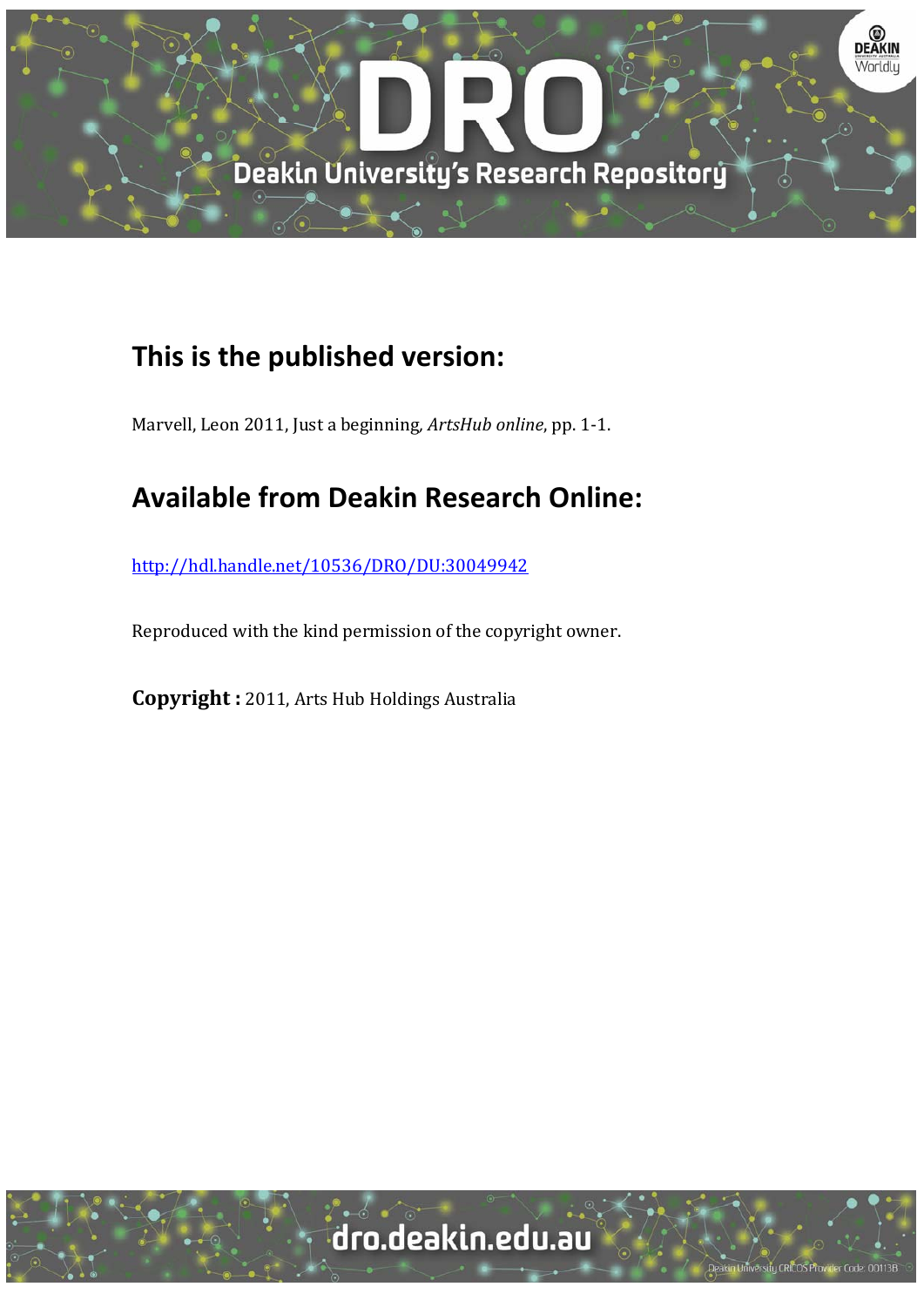## **Just a Beginning**

By **Leon Marvell ArtsHub** | Tuesday, August 16, 2011

• Print this page



*Just a Beginning* (*Ce n'est qu'un début*), directed and shot by Pierre Barougier and Jean-Pierre Pozzi, is a remarkable documentary that observes a class at the *École maternelle Jacques Prévert* (Jacques Prévert Preschool) over a period of two years. This isn't, however, your average French preschool class of painting sessions, afternoon sleeps and games in the yard. This is an experiment in preschool philosophy.

For several sessions a week, the class teacher, Pascaline Dogliani, calls for quiet, sits down and then solemnly lights a candle. This is the sign that the philosophy session has begun. The children are now gathered around in a circle, Pascaline announces the theme of the discussion, and the children begin to talk.

As the film follows a linear chronology, we observe the very beginnings of this experiment in preschool philosophising where the children are quite evidently unsure as to what exactly they should be doing and how they should behave. Yet slowly we see tentative thoughts beginning to be expressed. These thoughts are often confused and often contradictory (by adult lights at least), but the conversation has begun, and Pascaline gently encourages the process at every step.

Among these conversations we learn some remarkable things. For example, did you know that the human soul is invisible and blue and that it comes out of your tummy? Did you know that animals are like your parents only hairier? As the class progresses in their sessions, these metaphysical observations are balanced throughout by equally remarkable interpersonal discussions about big philosophical themes such as Love and Death and Freedom as well as innocent evaluations of the virtues of having white or brown skin.

It is to Pascaline Dogliani's credit that she refuses to steer or direct the flow of the discussion even when it enters uncomfortable territory (as when the children discuss the virtues of different skin colour for example) and instead we watch her as she allows the children's musings to follow their own logic and end inconclusively — yet with the implicit understanding that the *thinking* and the *talking* are what is important, and not any artificial consensus or agreement.